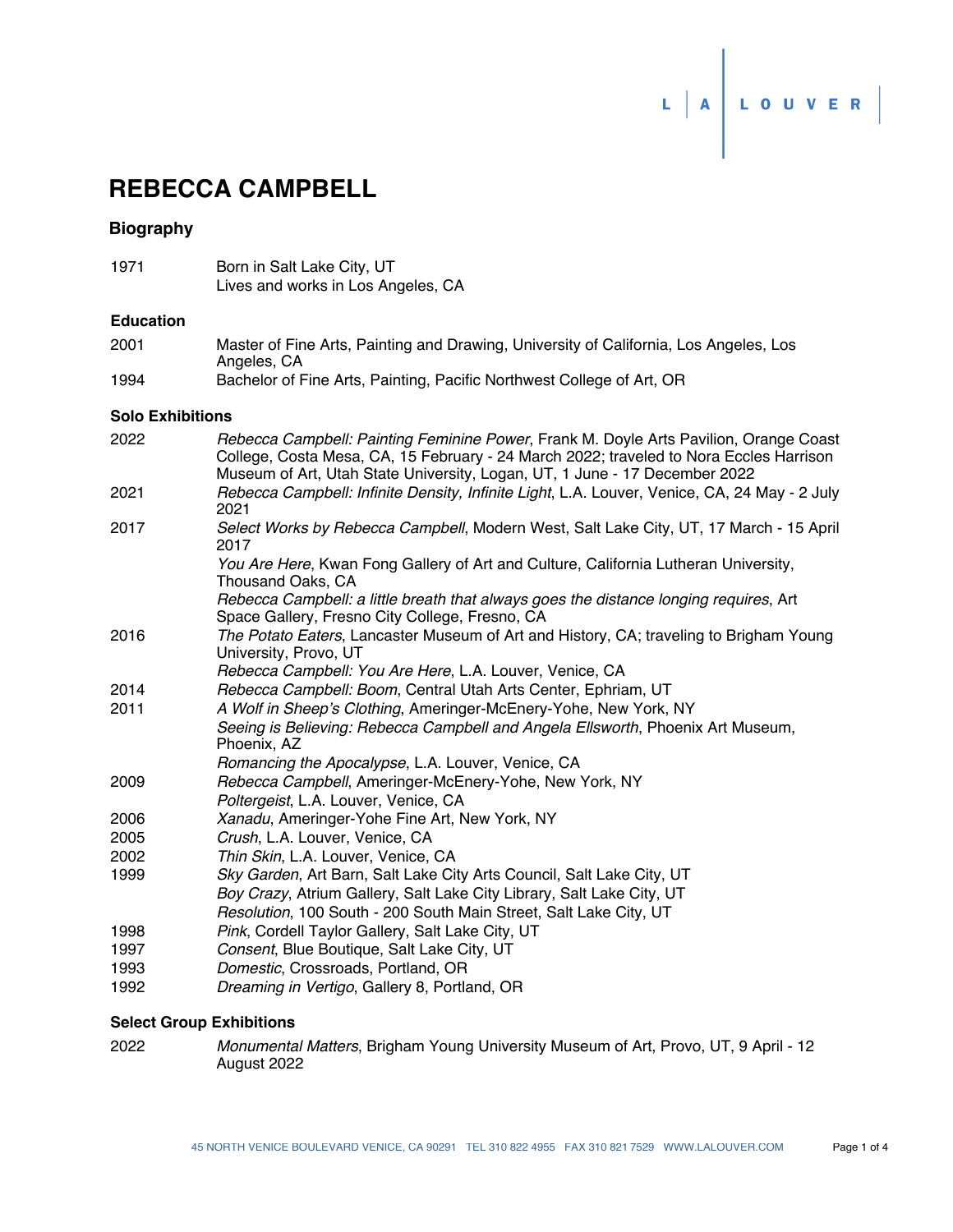| 2021-22 | Two-Year Supply, Sun Valley Museum of Art, Ketchum, ID, 29 October 2021 - 8 January<br>2022                                                                              |
|---------|--------------------------------------------------------------------------------------------------------------------------------------------------------------------------|
|         | No Mask is Wholly a Mask, L.A. Louver, Venice, CA, 14 September - 16 October 2021                                                                                        |
|         | Earth, Modern West, Salt Lake City, UT, 15 July - 30 September 2021                                                                                                      |
|         | Magic Dance, L.A. Louver, Venice, CA, 9 March - 1 May 2021                                                                                                               |
| 2020    | Right Here Right Now, Modern West Fine Art, Salt Lake City, UT, 17 July - 5 December<br>2020; traveled to Southern Utah Museum of Art, Cedar City, UT, 24 September - 23 |
|         | December 2020<br>A Studio of Her Own: Women Artists from the MOA Collection, Brigham Young University                                                                    |
|         | Museum of Art, Provo, UT, 24 January - 12 September 2020                                                                                                                 |
|         | 45 at 45: L.A. Louver Celebrates 45 Years with 45 Artists, L.A. Louver, Venice, CA                                                                                       |
| 2019    | LA Painting: Five Year Survey, Lancaster Museum of Art and History, Lancaster, CA, 10<br>August - 20 October 2019                                                        |
|         | Becoming America, Brigham Young University Museum of Art, Provo, UT, 31 May 2019 - 1<br>May 2022                                                                         |
|         | Dreamhouse Vs. Punk House (plus Cat house), Serious Topics, Los Angeles, CA, 23<br>March - 29 September 2019                                                             |
| 2018    | Dreams & Fevers, Torrance Art Museum, Torrance, CA                                                                                                                       |
|         | Evolver, L.A. Louver, Venice, CA                                                                                                                                         |
|         | Pussy, King of the Pirates, Maccarone, Los Angeles, CA                                                                                                                   |
| 2017    | About Face, Kellogg Art Gallery, Cal Poly Pomona, Pomona, CA                                                                                                             |
| 2016    | Rebecca Campbell and Samantha Fields: Dreams of Another Time, University Art                                                                                             |
|         | Museum, California State University, Long Beach, CA<br>Observations, Long Beach City College Art Gallery, Long Beach, CA                                                 |
|         | Future Recollections, Jamie Brooks Fine Art, Costa Mesa, CA                                                                                                              |
| 2015    | States of Being, Torrance Art Museum, Torrance, CA                                                                                                                       |
|         | Faculty Show 2015, Begovich Gallery, California State University, Fullerton, CA, 11 April -                                                                              |
|         | 16 May 2015                                                                                                                                                              |
|         | Undeniable, DAX Gallery, Costa Mesa, CA                                                                                                                                  |
|         | Pure Paint for Now People, Mary Elizabeth Dee Shaw Gallery, Weber State University,                                                                                      |
|         | Ogden, UT(catalogue)                                                                                                                                                     |
|         | Better Far Pursue a Frivolous Trade by Serious Means, Than a Sublime Art Frivolously,                                                                                    |
|         | curated by Lia Halloran and Rebecca Campbell, Luckman Gallery, California State<br>University, Los Angeles, Los Angeles, CA                                              |
|         | Pop Stars! Popular Culture and Contemporary Art, 21c Museum Hotel Louisville, Louisville,                                                                                |
|         | KY; traveled to 21c Museum Hotel venues: Cincinnati, OH September 2015 - March 2016;                                                                                     |
|         | Bentonville, AR April 2016 - February 2017; Louisville, KY June 2017 - March 2018;                                                                                       |
|         | Oklahoma City, OK April 2018 - April 2019; Lexington, KY May 2019 - May 2020                                                                                             |
| 2014    | Sargent's Daughters, Sargent's Daughters, New York, NY                                                                                                                   |
| 2013    | Resonating Images II, William Roland Gallery of Fine Art, Thousand Oaks, CA<br>After the End, Central Utah Arts Center (CUAC), Salt Lake City, UT                        |
| 2012    | The Pacific Northwest College of Art Juried Alumni Exhibition, Pacific Northwest College of                                                                              |
|         | Art, Portland, OR                                                                                                                                                        |
|         | To Live and Paint in L.A., The Torrance Art Museum, Torrance, CA                                                                                                         |
|         | The Contemporary Figure: Past Presence, Lancaster Museum of Art, Lancaster, CA                                                                                           |
| 2011    | Loose Canon, L.A. Louver, Venice, CA                                                                                                                                     |
|         | Doublespeak, Salt Lake Art Center, Salt Lake City, UT                                                                                                                    |
|         | Broodwork: It's About Time, Ben Maltz Gallery, Otis College of Art and Design, Los                                                                                       |
|         | Angeles, CA<br>Invitational Exhibition of Visual Arts, American Academy of Arts and Letters, New York, NY                                                                |
|         | Faculty Show, Claremont Graduate University, Peggy Phelps & East Galleries, Claremont,                                                                                   |
|         | CA                                                                                                                                                                       |
|         | ARCOmadrid, L.A. Louver, International Contemporary Art Fair, Madrid, Spain                                                                                              |
|         | Mirror, Mirror: Contemporary Portraits and the Fugitive Self, Brigham Young University                                                                                   |
|         | Museum of Art, Provo, UT                                                                                                                                                 |
| 2010    | Able Bodied, Donna Beam Fine Art Gallery, University of Nevada, Las Vegas, NV                                                                                            |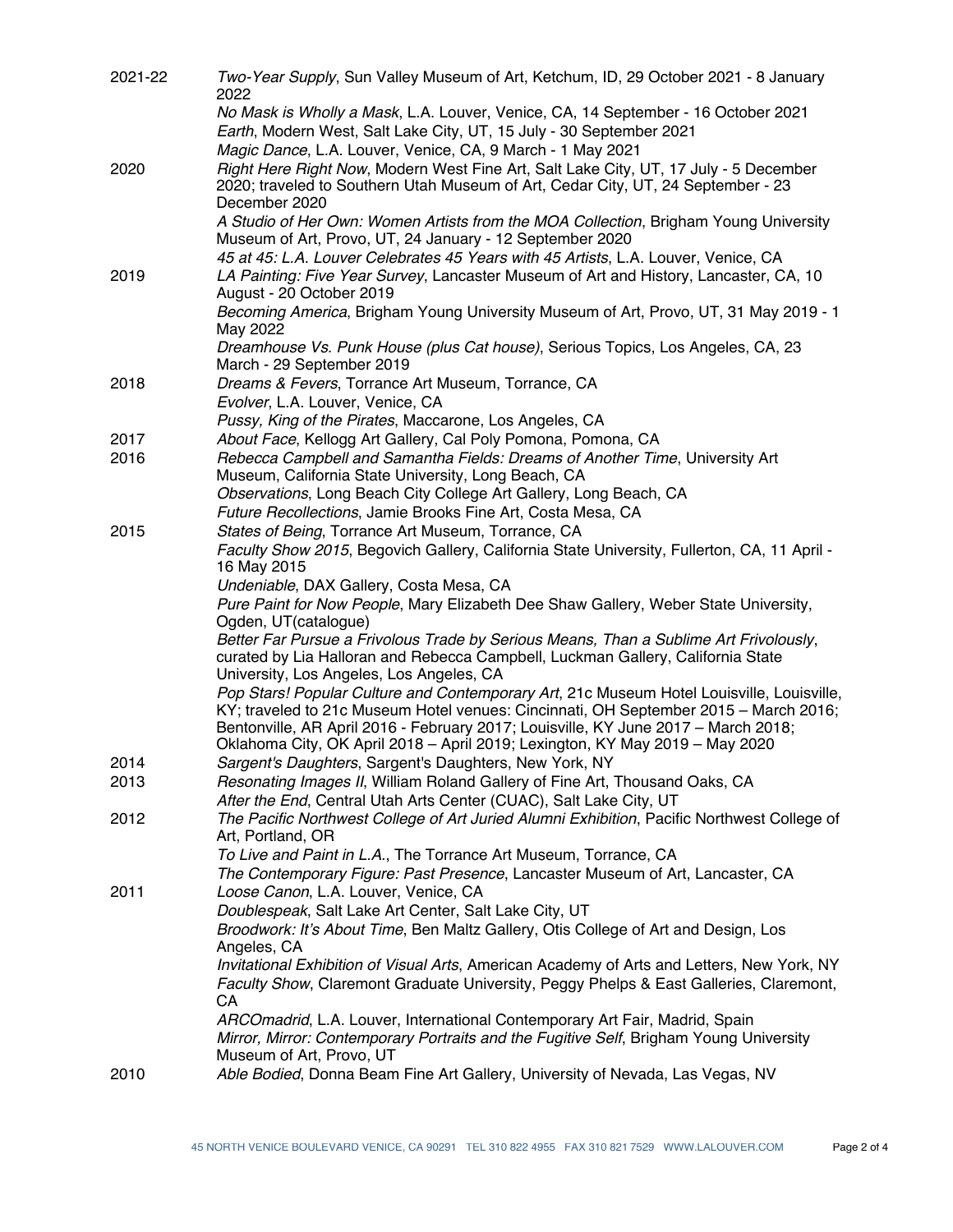| 2009 | Broodwork, Center for the Arts, Eagle Rock, CA                                                                            |
|------|---------------------------------------------------------------------------------------------------------------------------|
|      | Superficiality and Superexcrescence: Surface and Identity in Recent California Art, Ben                                   |
|      | Maltz Gallery, Otis College of Art and Design, Los Angeles, CA                                                            |
|      | Group Show, L.A. Louver, Venice, CA                                                                                       |
| 2008 | Group Show, L.A. Louver, Venice, CA                                                                                       |
| 2007 | Paintings Edge, Riverside Art Museum, Riverside, CA                                                                       |
|      | Miami Basel Art Fair, Ameringer-Yohe Fine Art, Miami, FL                                                                  |
|      | Art 36 Basel Art Fair, L.A. Louver, Basel, Switzerland                                                                    |
|      | True Love Always, Angles Gallery, Santa Monica, CA                                                                        |
|      | ADAA, The Art Show, L.A. Louver, New York, NY                                                                             |
|      | Hysteria, Angles Gallery, Santa Monica, CA                                                                                |
|      | Day and Night, L.A. Louver, Venice, CA                                                                                    |
| 2006 | Negotiating Reality: Recent Works from the Logan Collection, Victoria Myhren Gallery,<br>University of Denver, Denver, CO |
|      | Eye to Eye, Cornell Fine Arts Museum, Winter Park, FL                                                                     |
|      | Telling: A Narrative Impulse, Torrance Art Museum, Torrance, CA                                                           |
|      | Untitled, L.A. Louver Gallery, Venice, CA                                                                                 |
|      | ADAA, The Art Show, Ameringer-Yohe Fine Art, New York, NY                                                                 |
| 2005 | Fabulous, Rebecca Ibel Gallery, Columbus, OH                                                                              |
|      | Fresh, Museum of Contemporary Art, Los Angeles, CA                                                                        |
|      | Art 34 Basel Art Fair, L.A. Louver, Basel, Switzerland                                                                    |
| 2004 | Self Portraits, Angles Gallery, Santa Monica, CA                                                                          |
|      | Art 33 Basel Art Fair, L.A. Louver, Basel, Switzerland                                                                    |
|      | Gio Ponti: Furnished Settings & Figuration, Acme Gallery, Los Angeles, CA                                                 |
|      | ADAA The Art Show, L.A. Louver, Venice, CA                                                                                |
| 2003 | Art 32 Basel Art Fair, L.A. Louver, Basel, Switzerland                                                                    |
| 2001 | MFA Thesis Show, New White Gallery, Los Angeles, CA                                                                       |
|      | Private Showing, Gagosian Gallery, Los Angeles, CA                                                                        |
| 2000 | Bringing Students to the Wall: An On-Site Project, Hammer Museum, University of                                           |
|      | California, Los Angeles, Los Angeles, CA                                                                                  |
|      | Werner Hirsch Drawing Award Exhibit, New White Gallery, Los Angeles, CA                                                   |
| 1999 | Out of the Closet, Salt Lake Art Center, Salt Lake City, UT                                                               |
|      | Women's Work, Union Gallery, University of Utah, Salt Lake City, UT                                                       |
| 1998 | Utah Arts Council Annual Traveling Exhibition, Statewide, UT                                                              |
|      | August, Vermont Studio Center, Johnson, VT                                                                                |
| 1997 | Celebrating the Creativity and Wisdom of Women, AAUW Annual Exhibition, Salt Lake Art                                     |
|      | Center, Salt Lake City, UT                                                                                                |
| 1996 | Untitled, Arts of Utah, Salt Lake City, UT                                                                                |
|      | One Year Later, Froelich Adelhart Gallery, Portland, OR                                                                   |
| 1995 | Washington Park Fences, A MAX Light Rail Public Art Program, Portland, OR                                                 |
| 1994 | Pacific Northwest College of Art Thesis Exhibition, Portland Art Museum, Portland, OR                                     |
|      |                                                                                                                           |
|      |                                                                                                                           |

### **Selected Talks and Lectures**

| 2021 | Artist Talk with Rebecca Campbell: The Potato Eaters, Sun Valley Museum of Art,<br>Ketchum, ID, October 28                                                                                                |
|------|-----------------------------------------------------------------------------------------------------------------------------------------------------------------------------------------------------------|
|      | Creativity During Crisis: How Has the Pandemic Transformed Curatorial and Art<br>Practices? (virtual roundtable discussion), Frank M. Doyle Arts Pavilion, Orange Coast<br>College, Costa Mesa, CA, May 4 |

## **Grants and Awards**

2011 Eben Demarest Trust Fund Award, Pittsburgh Foundation, Pittsburgh, PA